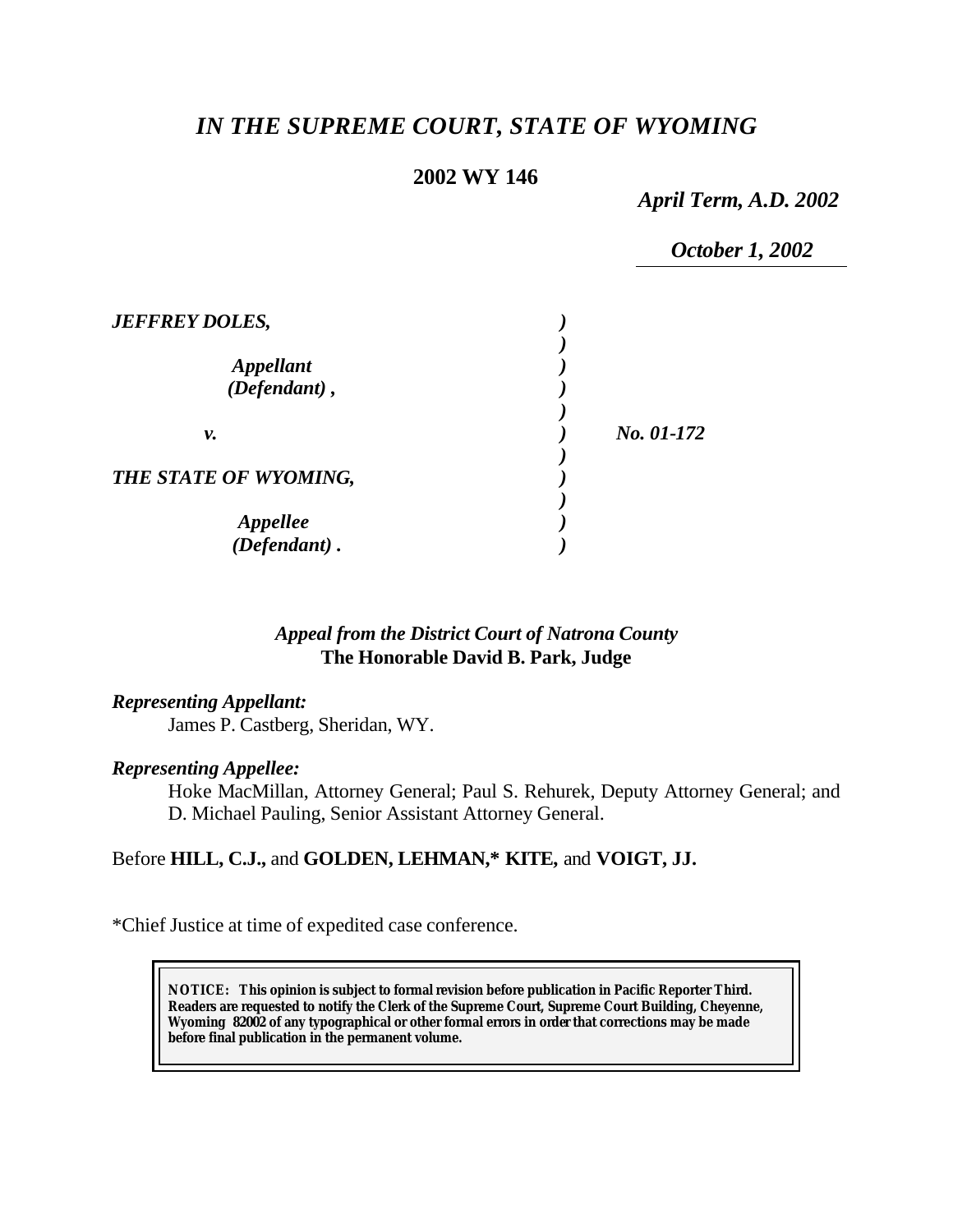#### **LEHMAN, Justice.**

[¶1] After entering a plea of guilty to conspiring to deliver a controlled substance, pursuant to a plea agreement, appellant took leave of the court's jurisdiction. Upon his apprehension approximately two years later, he was sentenced. Appellant seeks to have the conviction set aside claiming he was denied counsel until he first appeared in the district court; for the court's denial of his request to withdraw his plea; and for a sentence he claims was contrary to the original plea agreement. We affirm.

#### *ISSUES*

[¶2]

l

1. Is the fact that appellant did not have counsel in the county court where he waived his preliminary hearing reversible error?

2. Did the court err by denying appellant's motion to withdraw his plea of guilty?

3. Was imposition of a consecutive sentence contrary to the plea agreement?

## *FACTS*

[¶3] In June 1998, appellant was charged with conspiring to deliver methamphetamine. Following his arrest, he appeared in the Circuit Court<sup>1</sup> for Natrona County where he eventually executed a Waiver of Preliminary Hearing. The record provides little information regarding what transpired in the circuit court, however the order binding appellant over to the district court indicates he appeared pro se. At his arraignment in district court, the public defender was appointed to represent appellant. A couple of months after counsel was appointed, appellant filed a pro se Motion to Dismiss the charges based upon the circuit court's failure to appoint counsel. The record contains no disposition of that motion.

[¶4] A jury trial was eventually scheduled for January 4, 1999. On the morning of trial, appellant entered a plea of guilty pursuant to a plea agreement. Appellant was then apparently released on bond and disappeared. The record is silent for some two years until, in March of the year 2001, a Notice of Setting of sentencing was filed. Prior to sentencing, appellant's counsel filed a Motion to Withdraw Plea of Guilty. At the sentencing hearing,

<sup>&</sup>lt;sup>1</sup> At the time of appellant's appearance, circuit courts had not been established. The Circuit Court of the Seventh Judicial District, Natrona County, State of Wyoming, succeeded the Natrona County Court July 1, 2000. 2000 Wyo. Sess. Laws, ch. 24, §9 provides: "All judicial files, records, and dockets belonging to or appertaining to the office of the county court judges and county courts of the counties shall be filed in the appropriate office of the circuit court and safely kept therein, or may be stored and shall in all respects constitute records of the circuit court."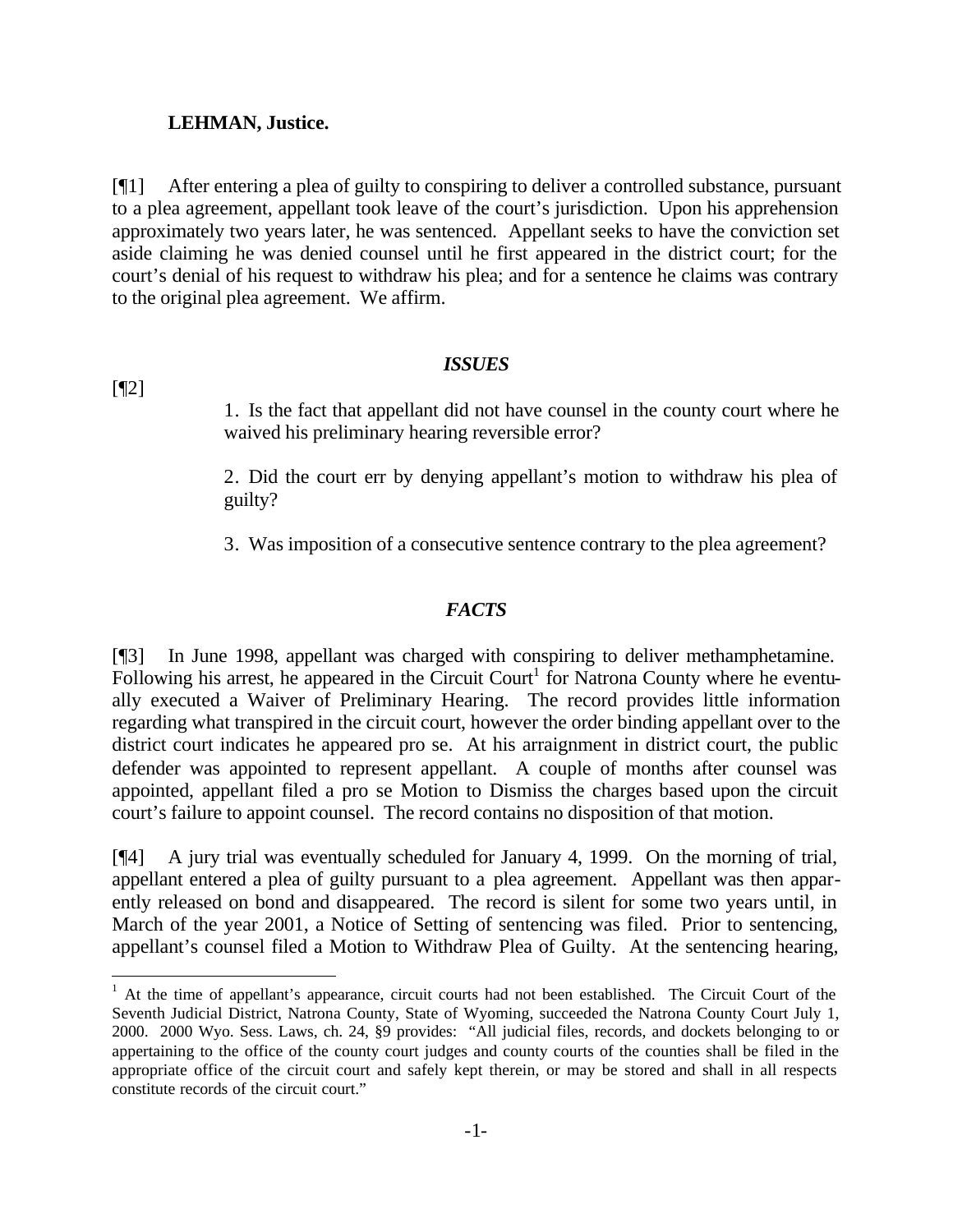after argument, the court denied that motion and proceeded to sentence appellant. The State did recommend a term of months consistent with the original plea agreement and further argued it should be imposed to be served consecutively with another sentence. The court did, in fact, impose the sentence to be served consecutively.

#### *DISCUSSION*

#### *Issue 1: Denial of counsel in circuit court*

[¶5] We find little merit in appellant's argument for two reasons. First, the record does not support his conclusion that he was denied counsel. It is appellant's burden on appeal to make an affirmative showing of error. *Gregory v. Sanders*, 635 P. 2d 795, 801 (Wyo. 1981). Here, the only thing we are offered are his claims that he requested counsel. Transcripts from the circuit court are conspicuous in their absence, and this court can decide issues only on the basis of the record presented. *Bird v. State*, 901 P. 2d 1123, 1132 (Wyo. 1995).

[¶6] The second reason is Wyoming law, which clearly indicates a waiver of this issue upon his plea of guilty. In *Davila v. State*, 831 P.2d 204 (Wyo. 1992), the appellant appeared without counsel at his preliminary hearing and was bound over to the district court. In the district court, his retained counsel filed a motion to dismiss the information on the ground that he was denied counsel at his preliminary hearing. The district court denied the motion, and the appellant subsequently entered a no contest plea to a burglary charge. On appeal, this court said:

> Davila's claim that he was improperly denied counsel at his preliminary hearing is nonjurisdictional. Denial of the right to representation does not implicate "the very power of the state to bring the defendant into court to answer the charge brought against him," *Blackledge* [*v. Perry*], 417 U.S. [21] at 30, 94 S.Ct. [2098] at 2103, 40 L.Ed.2d [628] at 636 [(1974)], and would not have prevented a trial. The district court had jurisdiction to proceed to trial and, in fact, had it granted Davila's motion to dismiss, the state could have refiled and proceeded with a new preliminary hearing and trial. As a result, Davila's plea of nolo contendere waived his claim that he was denied counsel at his preliminary hearing.

*Davila*, at 206. *See also Duffy v. State*, 837 P.2d 1047, 1051 (Wyo. 1992). It is apparent that any error regarding denial of counsel that may have occurred in the circuit court was waived by appellant's guilty plea.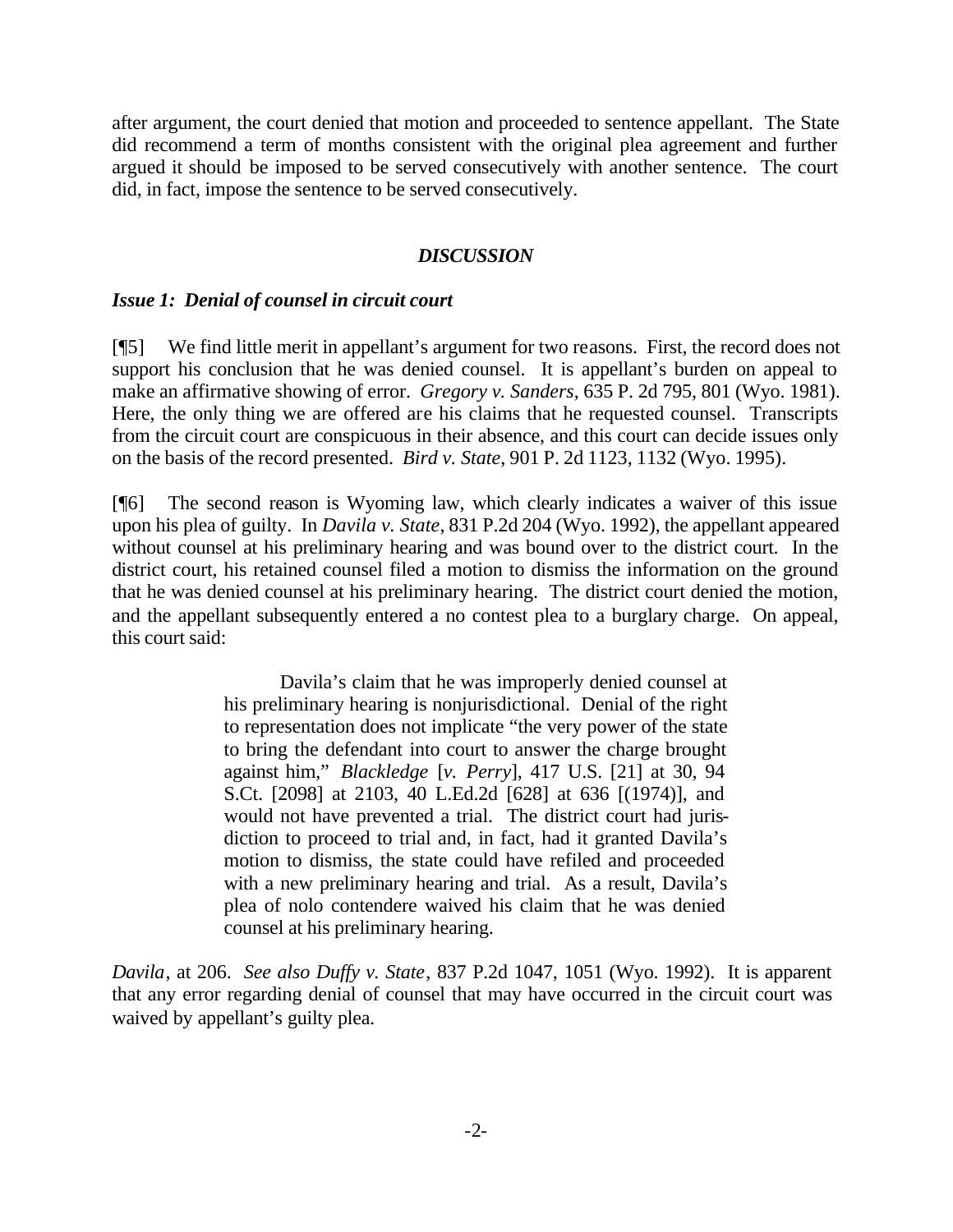[¶7] Finally, appellant asserts the court erred by not considering appellant's pro se Motion to Dismiss based upon his denial of counsel. The issues surrounding that motion find a similar fate to the underlying claim upon his plea of guilty.

#### *Issue 2: Did the court err in denying appellant's motion to withdraw plea of guilty*

[¶8] Appellant's motion alleged his guilty plea was the product of ineffective assistance of counsel. The standard for reviewing a claim of ineffectiveness was recently outlined in *Reyna v. State*, 2001 WY 105, ¶19, 33 P.3d 1129, ¶19 (Wyo. 2001):

> "When reviewing a claim of ineffective assistance of counsel, the paramount determination is whether, in light of all the circumstances, trial counsel's acts or omissions were outside the wide range of professionally competent assistance. *Herdt v. State*, 891 P.2d 793, 796 (Wyo. 1995); *Starr v. State*, 888 P.2d 1262, 1266-67 (Wyo. 1995); *Arner v. State*, 872 P.2d 100, 104 (Wyo. 1994); *Frias v. State*, 722 P.2d 135, 145 (Wyo. 1986). The reviewing court should indulge a strong presumption that counsel rendered adequate assistance and made all significant decisions in the exercise of reasonable professional judgment. *Herdt*, at 796; *Starr*, at 1266; *Arner*, at 104; *Strickland v. Washington*, 466 U.S. 668, 689, 104 S.Ct. 2052, 2065, 80 L.Ed.2d 674 (1984).

> Under the two-prong standard articulated in *Strickland* and *Frias*, an appellant claiming ineffective assistance of counsel must demonstrate on the record that counsel's performance was deficient and that prejudice resulted. *Strickland*, 466 U.S. at 687, 104 S.Ct. at 2064; *Starr*, at 1266; *King v. State*, 810 P.2d 119, 125 (Wyo. 1991) (Cardine, J., dissenting); *Campbell v. State*, 728 P.2d 628, 629 (Wyo. 1986); *Frias*, 722 P.2d at 145. In other words, to warrant reversal on a claim of ineffective assistance of counsel, an appellant must demonstrate that his counsel failed to 'render such assistance as would have been offered by a reasonably competent attorney' and that 'counsel's deficiency prejudiced the defense of [the] case.' *Lower v. State*, 786 P.2d 346, 349 (Wyo. 1990). 'The benchmark for judging any claim of ineffectiveness must be whether counsel's conduct so undermined the proper functioning of the adversarial process that the trial cannot be relied on as having produced a just result.' *Strickland*, 466 U.S. at 686, 104 S.Ct. at 2064."

(Quoting *Chapman v. State*, 2001 WY 25, ¶6, 18 P.3d 1164, ¶6 (Wyo. 2001) and *Grainey v. State*, 997 P.2d 1035, 1038-39 (Wyo. 2000).) "The district court does not abuse its discretion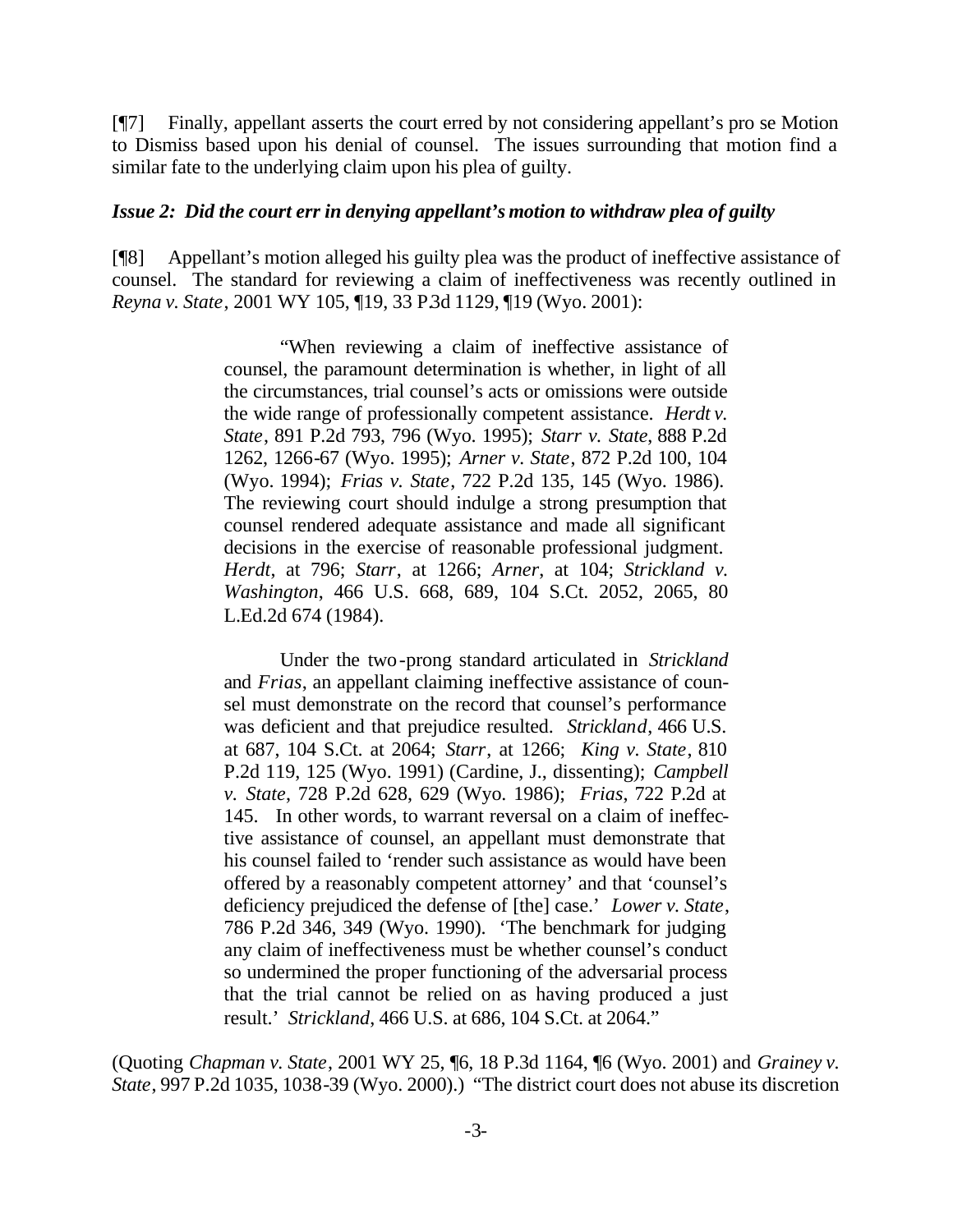by denying a motion made prior to sentencing to withdraw a guilty plea if the requirements of W.R.Cr.P. 11 are complied with at the time the plea is accepted. We will not disturb the district court's decision so long as it could have reasonably concluded as it did." *Stout v. State*, 2001 WY 114, ¶15, 35 P.3d 1198, ¶15 (Wyo. 2001) (footnote and citations omitted).

[¶9] Once again we are led to this discussion by conclusions made in appellant's brief and an affidavit of his mother who states that she overheard appellant's attorney tell him that if he did not accept the plea agreement, the judge would be upset. Appellant concludes in his brief that he did not receive effective assistance of counsel because she had refused to file a motion to dismiss the charges based upon the circuit court's refusal to appoint counsel. As a result, appellant had to file the motion pro se, and it was never resolved by the court. Even assuming appellant did request his counsel to file such a motion, it would be difficult to find her ineffective for failing to do so given the dearth of factual or legal bases for such a motion.

[¶10] The second basis is premised upon appellant's counsel telling him that the judge would be upset if he did not accept the proposed plea agreement. From that alleged discussion, appellant claims he was coerced into entering a plea of guilty. Appellant does not contend the court failed to comply with W.R.Cr.P. 11.

[¶11] In *Frame v. State*, 2001 WY 72, 29 P.3d 86 (Wyo. 2001), this court discussed a motion to withdraw a guilty plea filed before sentencing, where the defendant alleged that he was forced to plead guilty. As in this case, the claim of coercion in *Frame* was portrayed on appeal as an issue of ineffective assistance of counsel, and there was no contention that the district court failed to comply with W.R.Cr.P. 11. This court suggested the following analysis:

> A motion to withdraw a guilty plea, such as that filed here, is governed by W.R.Cr.P. 32(d) which provides that if a motion for withdrawal of a guilty plea is made before sentence is imposed, the court may permit withdrawal upon a showing by the defendant of any fair and just reason. A defendant has no absolute right to withdraw a plea of guilty before sentence is imposed, and where the strictures of W.R.Cr.P. 11 have been met, and the defendant intelligently, knowingly, and voluntarily entered into his plea of guilty, the district court's decision to deny such a motion is within its sound discretion. *Burdine v. State*, 974 P.2d 927, 929-30 (Wyo. 1999); 3 Charles Alan Wright, Federal Practice and Procedure: Criminal 2d § 538 (1982 and Supp. 2001). Seven factors have been suggested as pertinent to the exercise of the court's discretion: (1) Whether the defendant has asserted his innocence; (2) whether the government would suffer prejudice; (3) whether the defendant has delayed in filing his motion; (4) whether withdrawal would substantially inconvenience the court; (5) whether close assistance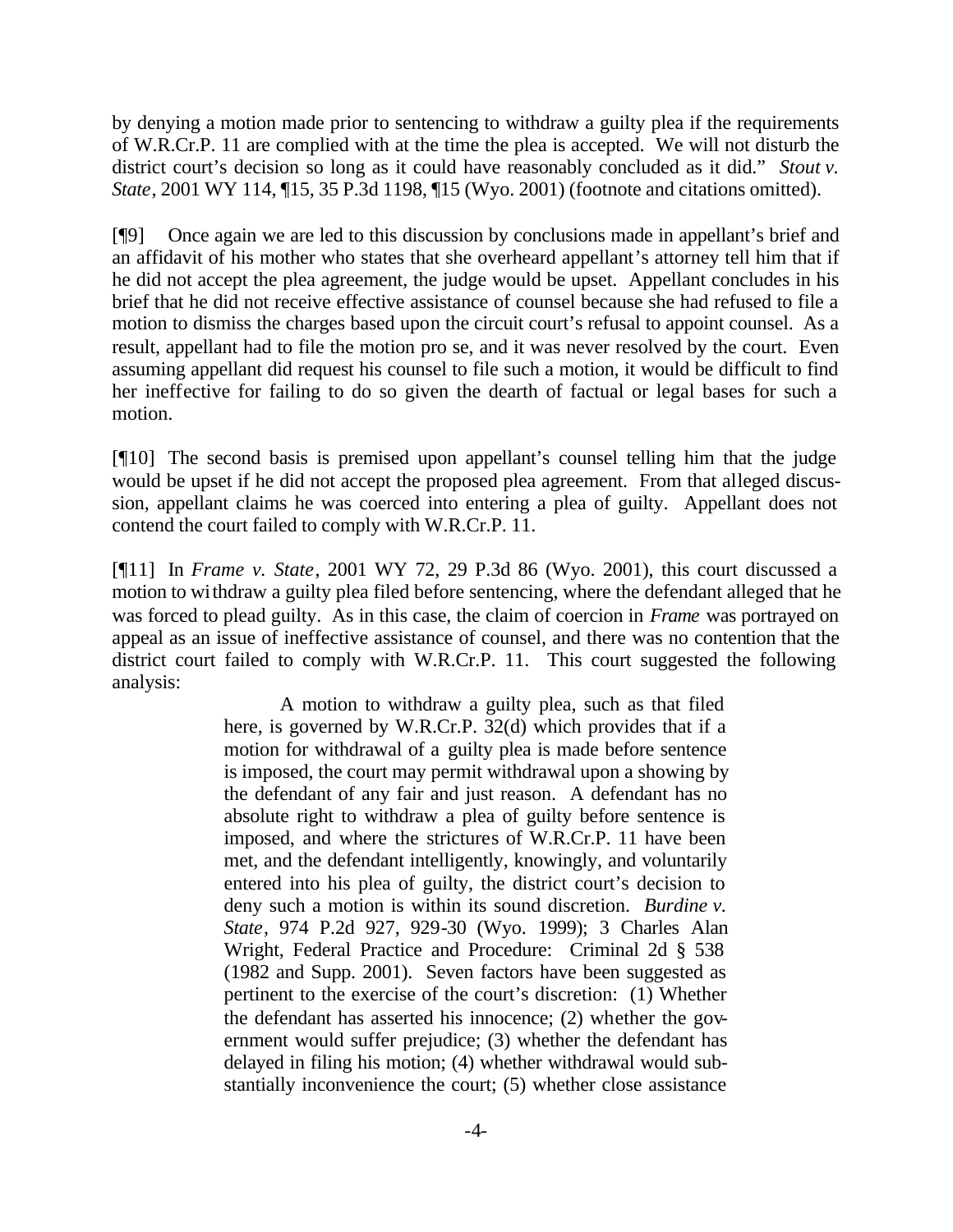of counsel was present; (6) whether the original plea was knowing and voluntary; and (7) whether the withdrawal would waste judicial resources. 3 Wright, Federal Practice and Procedure: Criminal 2d § 538 (Supp. 2001); *United States v. Black*, 201 F.3d 1296, 1299-1300 (10th Cir. 2000).

# *Frame*, at ¶7.

[¶12] Regarding the seven factors guiding the district court's discretion, it may be said from this record: (1) appellant's only assertion of innocence was his original plea of not guilty; he confessed to the crime when interviewed after his arrest; (2) the government would likely suffer prejudice from a plea of withdrawal because the crime involved an informant and occurred three years earlier; (3) appellant delayed filing his motion to withdraw plea of guilty more than two years after his original plea of not guilty; (4) such a long delay would substantially inconvenience the court and would have the effect of rewarding appellant's flight from justice; (5) there is nothing to suggest appointed counsel's assistance was inadequate or unavailable; (6) the original guilty plea was accepted after a thorough colloquy establishing its knowing and voluntary character; and (7) withdrawal of the plea would obviously squander not only judicial resources but the time and efforts of the prosecutor and defense attorney.

[¶13] It is evident that appellant failed to supply the district court with any fair and just reason for withdrawing the guilty plea, and the record manifestly demonstrates compliance with Rule 11 in accepting the plea. Denying the motion was a sound exercise of the court's discretion.

## *Issue 3: Did the court err by imposing a consecutive sentence*

[¶14] On appeal, this court gives great deference to the district court's findings of fact regarding the existence and terms of a plea agreement:

> It is the district court—as the trier of fact—who must assess the credibility of witnesses and the weight to be given their testimony, in deciding whether there existed a valid plea agreement and its terms and conditions. *People v. Navarroli*, 121 Ill.2d 516, 118 Ill.Dec. 414, 416, 521 N.E.2d 891, 893 (1988). Whether a plea agreement exists dovetails with our own standard of review for questions of fact:

> > We assume that evidence in favor of the successful party is true, disregarding entirely the evidence of the unsuccessful party in conflict therewith, and give to the evidence of the successful party every favorable inference which may be reasonably and fairly drawn from it.